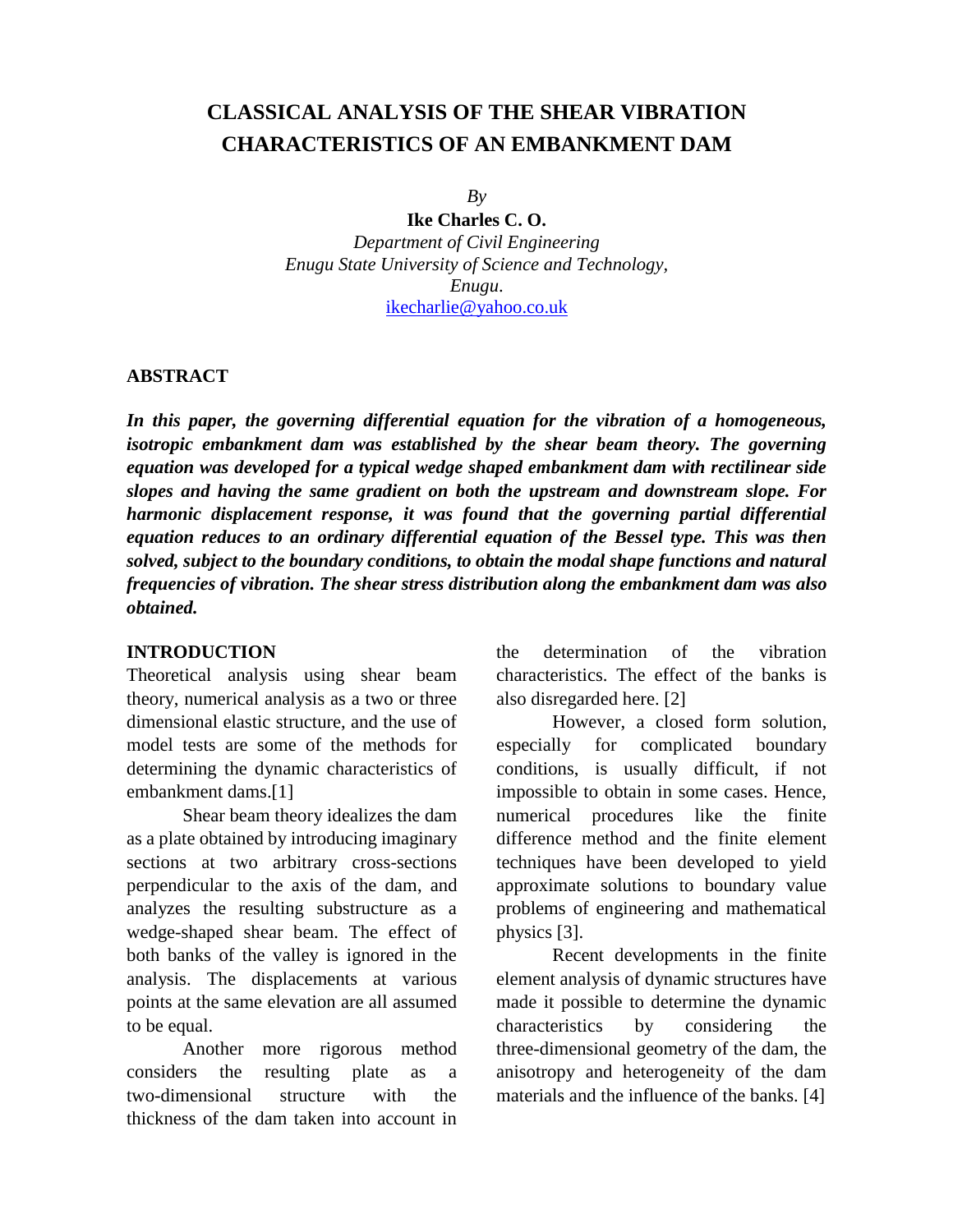However, the procedure is extremely demanding of computer storage space due to the large number of equations obtained.

In the similitude tests, a physical model of the dam is built, and submitted to an elastic vibration test in order to determine the periodic time, mode of natural vibrations, and the displacement and surface strain of the dam during vibrations. Then, using the principles of similarity, the vibration characteristics of the actual dam can he obtained.

Similitude tests employ the principles of similarity between the model and the prototype in order to determine the vibration characteristics of the real dam from the vibration characteristics of the physical model. However, dams are such complex structures that it is usually impossible to obtain similarities for all the characteristics. This is a major limitation of the use of similitude tests.

In this work, we seek to:

- ♦ obtain an equation governing the vibration behaviour of a wedge-shaped embankment dam assumed to be made of homogenous, isotropic and linear elastic material
- solve the resulting governing equation to obtain the vibration period, natural frequencies and mode shapes of the embarkment dam.
- calculate the shear stress variation with depth on the axis of the dam for each mode of vibration.

## **Formulation of the Governing Differential Equation by the Shear Beam Theory**

The derivation is based on the following assumptions:

(i) the dam is idealized as a beam with a cross-section shaped in the form of a wedge since the trapezoidal shape of some embankment dams can be built up from a consequence of the superposition principle applied to triangular wedges. Again if the crest of the dam is very small relative to the base width, the dam can be approximated, for ease of analysis, as a triangular wedge.

- (ii) the displacement field is a function of the depth coordinate alone.
- (iii) according to the shear beam theory, the deformation of the dam is due to shear stress effects only [1] and [4], hence flexural deformations are ignored.
- (iv) the material of the dam is homogeneous, linear elastic and isotropic
- (v) the dam is very long compared with its cross-sectional base width that the dam is idealized as infinitely long. Consequent upon this assumption, end effects are ignored.

The problem is required to satisfy simultaneously

- ❖ the differential equations of dynamic equilibrium
- ❖ the stress-strain law for the material of the dam, and
- ❖ the strain displacement requirement.

We consider an elemental segment of the dam, as shown in Fig.1. For equilibrium of forces acting on the elemental segment, we apply D'Alembert's principle of dynamic equilibrium to yield:

 $\Sigma F = ma$ 

$$
-S_{yz} + S_{zy} + \frac{\partial S_{zy}}{\partial z} dz = \rho b dz \frac{\partial^2 v}{\partial t^2}
$$

Using the principle of complimentary stress,  $S_{zy} = S_{yz}$ , and the equation of motion for the elemental shear beam becomes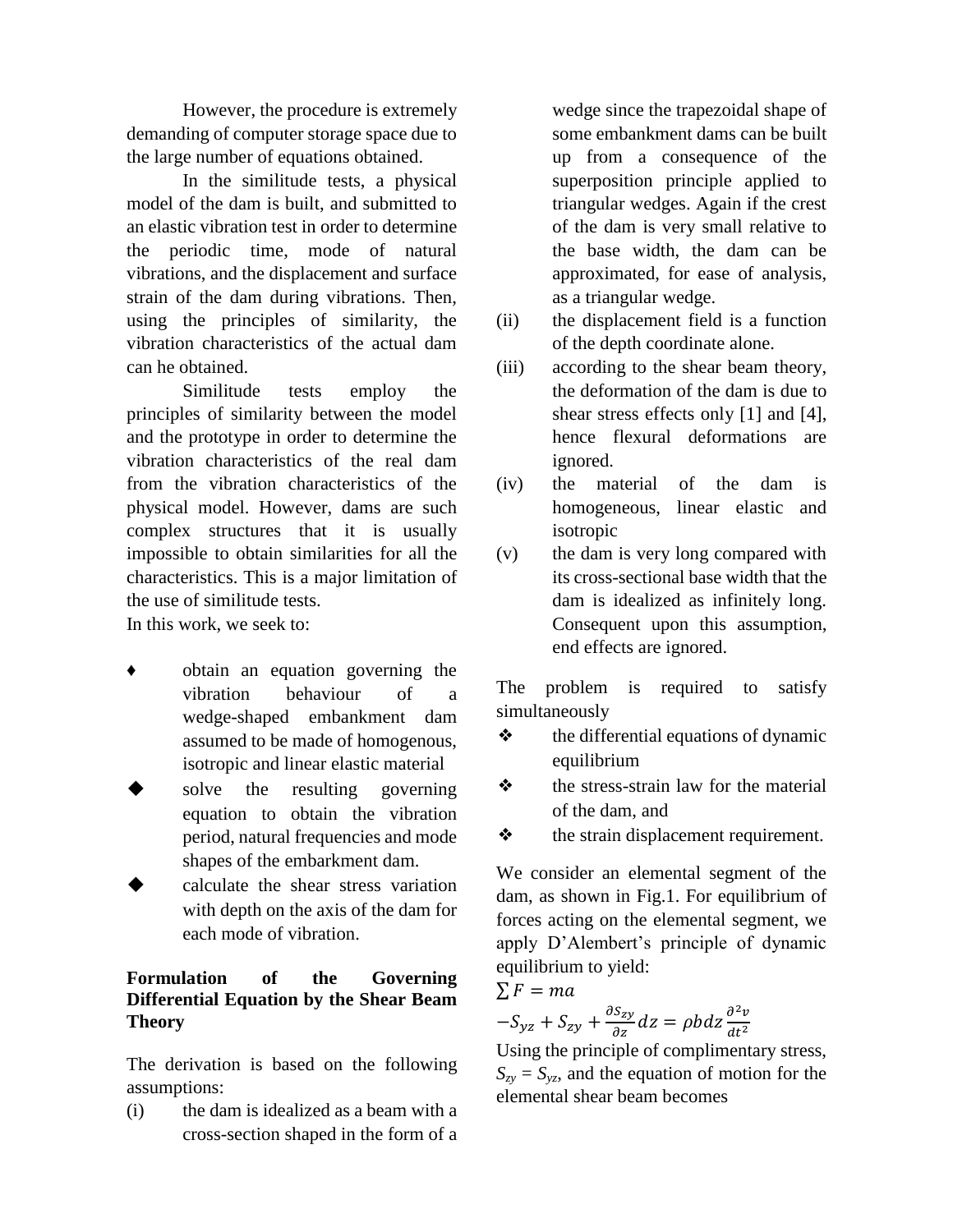$$
pbdz\frac{\partial^2 v}{\partial t^2} = \frac{\partial S_{zy}}{\partial z}dz = \frac{\partial}{\partial z}(b\tau)dz\tag{1}
$$

where  $p =$  mass density of the material of the dam

*S* = shearing force

 $H =$  dam height

 $G =$  shear modulus of elasticity of the material of the dam

 $\tau$  = shear stress

*v* = displacement in the direction of the *y* coordinate



Fig. 1: The Embankment Dam

The stress-strain law for the material of the dam assuming linear isotropic elasticity is

$$
\tau = G\gamma \tag{2}
$$

where  $\gamma$  = shear strain

The strain displacement equation is given, assuming finite strain behaviour, by

$$
\gamma = \frac{\partial v}{\partial z} \tag{3}
$$

Using equations  $(2)$  and  $(3)$  in equation  $(1)$ we obtain the differential equation of equilibrium as:

$$
pb\frac{\partial^2 v}{\partial t^2} = \frac{\partial}{\partial z} \left(bG\frac{\partial v}{\partial z}\right) \tag{4}
$$

For a wedge-shaped cross-section, which we assumed, the dam width can be expressed as  $b(z) = b_0 z$  where  $b_0$  is a measure of the gradient of the side slopes, and  $0 \le z \le H$ , then

$$
pb_oz \frac{\partial^2 v}{\partial t^2} = \frac{\partial}{\partial z} \left( b_oz G \frac{\partial v}{\partial z} \right)
$$
 (5)  
Simplifying we obtain

$$
\frac{p}{G}\frac{\partial^2 v}{\partial t^2} = \frac{\partial^2 v}{\partial z^2} + \frac{1}{2}\frac{\partial v}{\partial z}
$$
(6)

Equation (6) is the governing differential

equation for the natural vibrations of the dam.

#### **Closed Form Solution**

Assuming harmonic vibrations, and harmonic response, we seek a closed form solution for  $v(z, t)$  in the variable separable form

$$
v(z, t) = v(z) \cos(\omega t + \alpha)
$$
 (7)  
where  $v(z)$  is the mode of natural vibrations,  
  $\omega$  is the circular frequency of natural  
 vibrations, and  $\alpha$  is the phase.

Then the governing equation becomes,

$$
\left(\frac{d^2v}{dz^2} + \frac{1}{z}\frac{dv}{dz} + \frac{\omega^2p}{G}v\right)\cos(\omega t + \alpha) = 0
$$
 (8)  
For nontrivial solutions,  $\cos(\omega t + \alpha) \neq 0$ , and

the characteristic equation becomes

$$
\frac{d^2v}{dz^2} + \frac{1}{z}\frac{dv}{dz} + \frac{\omega^2p}{G}v = 0
$$
 (9)

Let 
$$
C_s = \sqrt{\frac{G}{p}}
$$
, where  $C_s$  =velocity of shear

waves, then we obtain

$$
\frac{d^2v}{dz^2} + \frac{1}{z}\frac{dv}{dz} + \frac{\omega^2}{c_s^2}v = 0
$$
 (9a)

Equation (9a) is a Bessel differential equation,

the general solution of which is,

$$
v(z) = c_1 J_o \left(\frac{\omega z}{c_s}\right) + C_2 Y_o \left(\frac{\omega z}{c_s}\right) \tag{10}
$$

where  $J_0$  is the Bessel function of the first kind of order zero, and  $Y_0$  is the Bessel function of the second kind of order zero, and  $c_1$  and  $c_2$  are constants of integration which are determined from the boundary conditions.

The boundary conditions are

$$
\tau(z = o) = 0 \tag{11a}
$$

$$
v(z = H) = 0 \tag{11b}
$$

Using equation 11a, we find:  $c_2 = 0$ Thus the modal shape function becomes

$$
v(z) = c_1 J_o \left(\frac{\omega z}{c_s}\right) \tag{10a}
$$

Using equation (11b), we obtain the frequency equation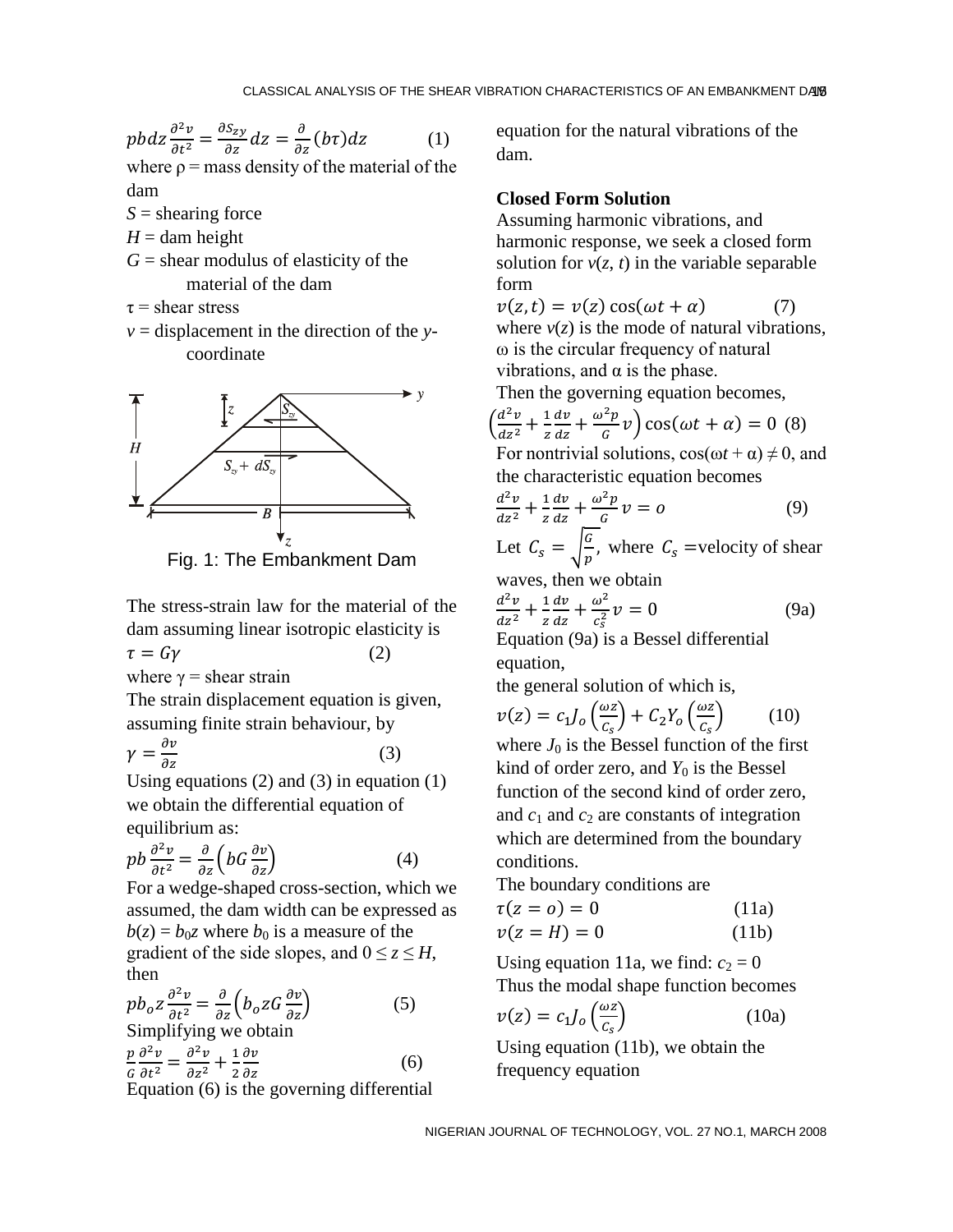$$
J_o = \left(\frac{\omega H}{c_s}\right) = 0
$$
 (12)  
Solving,  $\frac{\omega H}{c_s} = z_n$   
where  $z_n$  are the *n* roots of  $J_0(z) = 0$   
So,  $\omega_n = \frac{z_n c_s}{H}$   
where  $z_n = 2.4048, 5.5201, 8.6537, 11.7915,$   
14.931, etc.

So, 
$$
\omega_1 = \frac{2.4048}{H} \sqrt{\frac{G}{p}}
$$
  
\n $\omega_2 = \frac{5.5201}{H} \sqrt{\frac{G}{p}}$   
\n $\omega_3 = \frac{8.6537}{H} \sqrt{\frac{G}{P}}$   
\n $\omega_4 = \frac{11.7915}{H} \sqrt{\frac{G}{P}}$   
\n $\omega_5 = \frac{14.931}{H} \sqrt{\frac{G}{P}}$ 

This compares remarkably well with the first two natural frequencies obtained by Ashok K.C. in [2] as follows

G

$$
\omega_1 = \frac{2\pi}{2.62H} \sqrt{\frac{G}{P}} = \frac{2.401}{H} \sqrt{\frac{G}{P}}
$$

$$
\omega_2 = \frac{2\pi}{2.12H} \sqrt{\frac{G}{P}} = \frac{5.616}{H} \sqrt{\frac{G}{P}}
$$
The natural period is

 $T_n = \frac{2}{3}$  $\frac{2\pi}{\omega_n} = \frac{2}{z}$ z H  $\frac{H}{C_S} = \frac{2}{\epsilon}$  $\frac{2\pi H}{z_n}$   $\sqrt{\frac{P}{G}}$ 

The vibration mode is

$$
v_n(z) = c_1 J_o\left(\frac{\omega z}{c_s}\right) = C_1 J_o\left(\frac{z_n z}{H}\right)
$$
  
Shear stress

Shear stress

The shearing stress is

$$
\tau = G \frac{\partial v}{\partial z} = -\frac{GH}{z_n} J_1 \left( \frac{z_n z}{H} \right) \cos(\omega t + \alpha)
$$

The modes and shearing stress amplitudes of the first, second and third order natural vibrations are as given in Tables 1, 2, and 3 below:

**Table 1** Mode function value and shear stress amplitude variation with depth factor (<sup>2</sup>/<sub>H</sub>): First Order Mode

| z/H | $v_n$  | $(-GH/z_n)$ |
|-----|--------|-------------|
| 0   | 1.00   | 0           |
| 0.1 | 0.9850 | 0.1202      |
| 0.2 | 0.94   | 0.2405      |
| 0.3 | 0.88   | 0.3295      |
| 0.4 | 0.77   | 0.44        |
| 0.5 | 0.67   | 0.498       |
| 0.6 | 0.53   | 0.55        |
| 0.7 | 0.398  | 0.577       |
| 0.8 | 0.28   | 0.58        |
| 0.9 | 0.11   | 0.548       |
| 1.0 | 0      | 0.519       |

**Table 2** Mode function value and shear stress amplitude variation with depth factor: *Second Order Mode*

| z/H  | $v_n$   | τ                      |
|------|---------|------------------------|
|      |         | $\left(-GH/z_n\right)$ |
| 0    | 1.00    | $\Omega$               |
| 0.1  | 0.92    | 0.259                  |
| 0.2  | 0.72    | 0.469                  |
| 0.3  | 0.42    | 0.569                  |
| 0.4  | 0.11    | 0.556                  |
| 0.5  | $-0.16$ | 0.4195                 |
| 0.6  | $-0.34$ | 0.2208                 |
| 0.7  | $-0.40$ | $-0.027$               |
| 0.8  | $-0.34$ | $-0.204$               |
| 0.9  | $-0.18$ | $-0.325$               |
| 1.00 |         | $-0.341$               |

1st order natural vibration

- - - - normalized shear stress

$$
\mathcal{I}_{\left( -GH+z_{n}\right) }^{\mathcal{I}_{\left( -GH+z_{n}\right) }}
$$

#### *First order mode*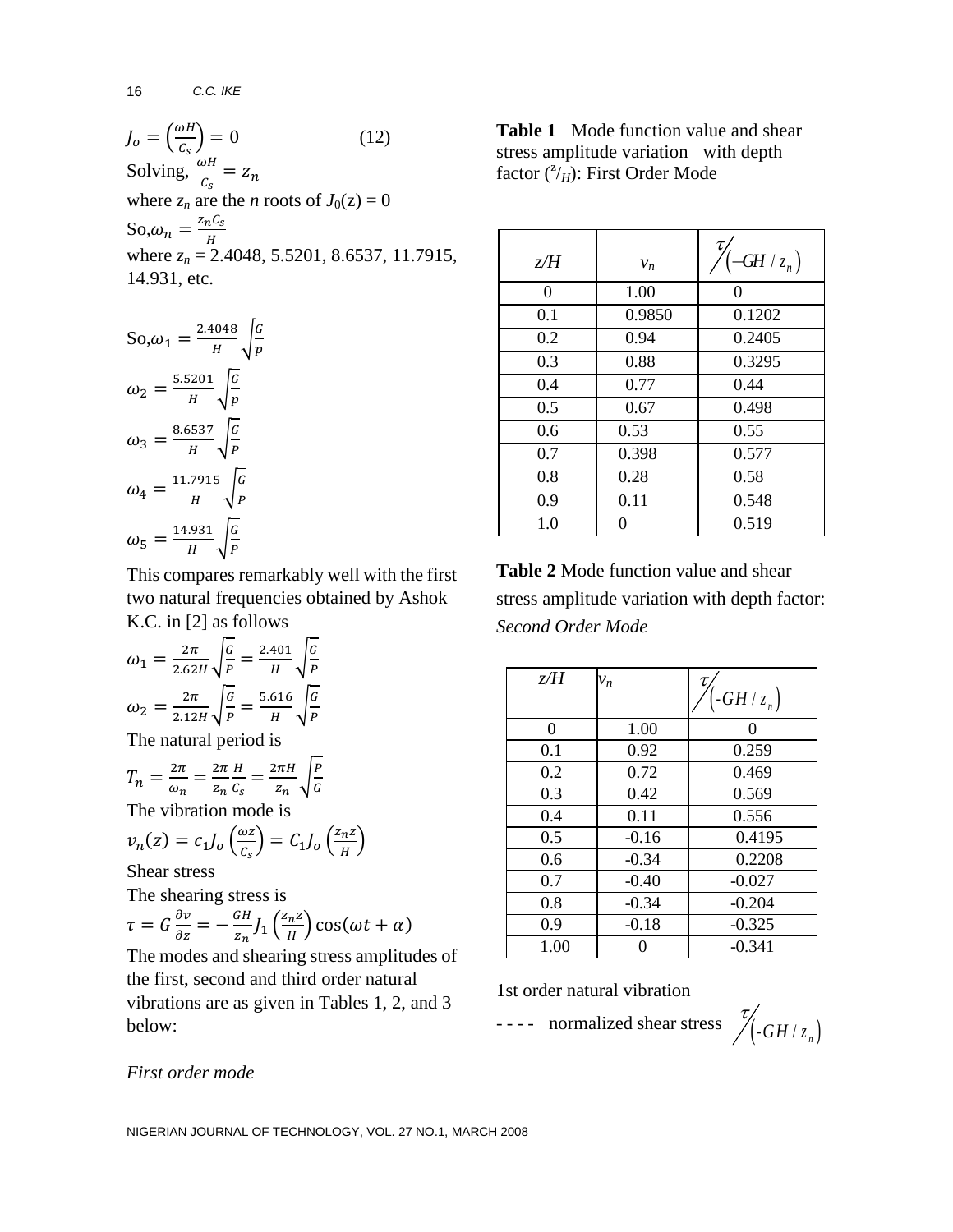

Deflection mode amplitude

Fig. 2 Mode shapes and shearing stress due to shear vibration for 1st mode of vibration 2nd order natural vibration





stress amplitude variation with depth factor: 3rd order mode

| z/H            | $v_n$     | $\left(-GH/z_n\right)$ |
|----------------|-----------|------------------------|
| $\overline{0}$ | 1         | 0                      |
| 0.1            | 0.82      | 0.381                  |
| 0.2            | 0.38      | 0.58                   |
| 0.3            | $-0.0968$ | 0.467                  |
| 0.4            | $-0.370$  | 0.147                  |
| 0.5            | $-0.361$  | $-0.1730$              |
| 0.6            | $-0.1103$ | $-0.3460$              |
| 0.7            | 0.16      | $-0.1644$              |
| 0.8            | 0.2981    | $-0.0350$              |
| 0.9            | 0.2154    | 0.199                  |
| 1              | 0         | 0.271                  |

The rate of distribution to each normal coordinate is measured by the modal participation factor which is defined, for the *n*th mode, by

$$
\mu_n = \frac{\int z J_0 \left(\frac{z_n z}{H}\right) dz}{\int z \left(J_0 \left(\frac{z_n z}{H}\right)\right)^2 dz} = \frac{2}{z_n J_1(z_n)}
$$

The modal participation factors can be calculated as:  $\mu_1 = 1.60$ ,  $\mu_2 = -1.06$ ,  $\mu_3 = 0.86$ 

#### **Conclusion**

The governing partial differential equation for a wedge-shaped embankment dam made of homogeneous, isotropic, linear elastic material has been obtained using the shear beam theory.

Closed form expressions for the natural frequencies, period, and modal shape functions of an embankment dam have been obtained from a solution of the governing partial differential equation. As in all classical solutions, an infinite set of values